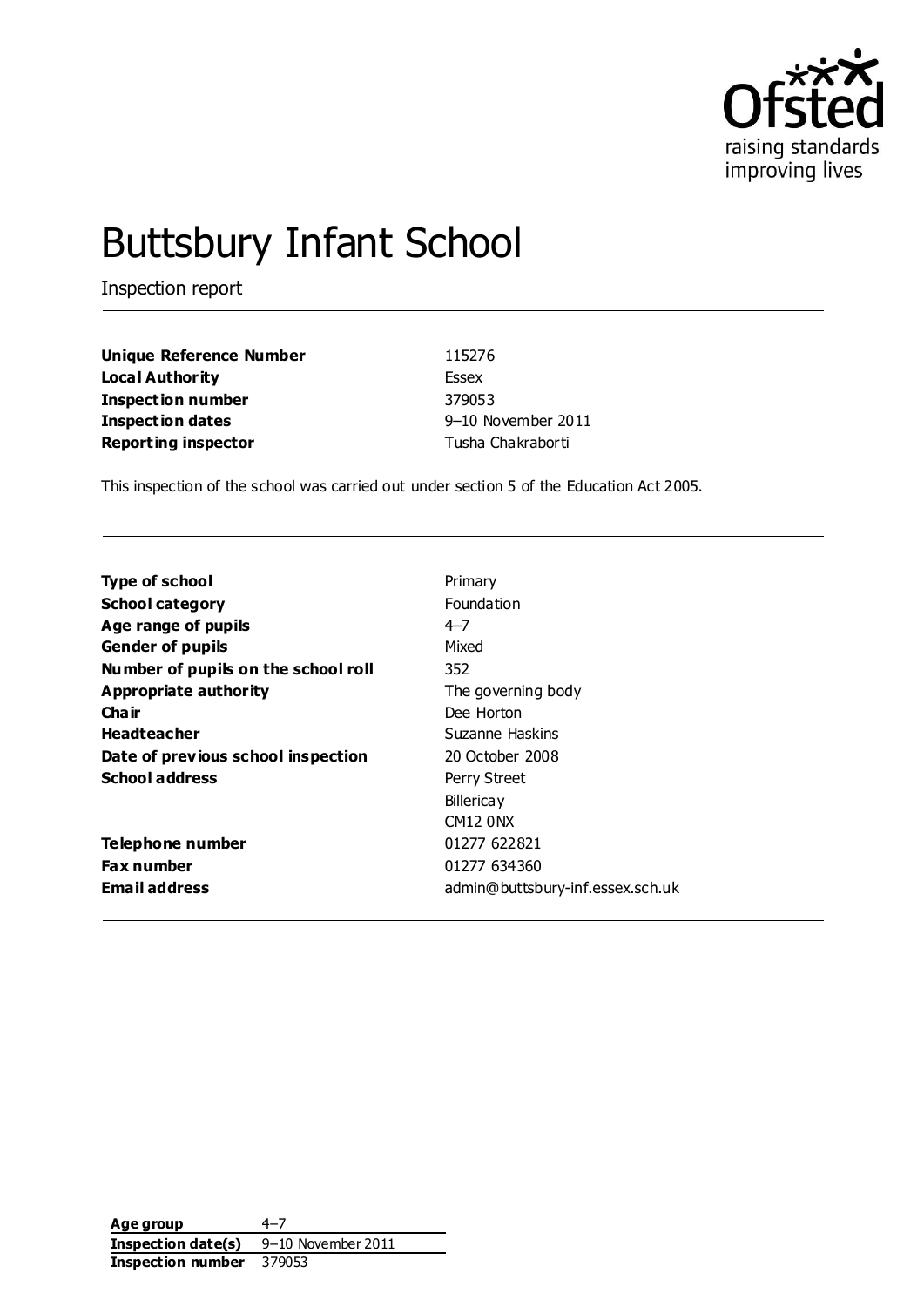The Office for Standards in Education, Children's Services and Skills (Ofsted) regulates and inspects to achieve excellence in the care of children and young people, and in education and skills for learners of all ages. It regulates and inspects childcare and children's social care, and inspects the Children and Family Court Advisory Support Service (Cafcass), schools, colleges, initial teacher training, work-based learning and skills training, adult and community learning, and education and training in prisons and other secure establishments. It assesses council children's services, and inspects services for looked after children, safeguarding and child protection.

Further copies of this report are obtainable from the school. Under the Education Act 2005, the school must provide a copy of this report free of charge to certain categories of people. A charge not exceeding the full cost of reproduction may be made for any other copies supplied.

If you would like a copy of this document in a different format, such as large print or Braille, please telephone 0300 123 4234, or email enquiries@ofsted.gov.uk.

You may copy all or parts of this document for non-commercial educational purposes, as long as you give details of the source and date of publication and do not alter the information in any way.

To receive regular email alerts about new publications, including survey reports and school inspection reports, please visit our website and go to 'Subscribe'.

Piccadilly Gate Store St **Manchester** M1 2WD

T: 0300 123 4234 Textphone: 0161 618 8524 E: enquiries@ofsted.gov.uk W: www.ofsted.gov.uk

© Crown copyright 2011

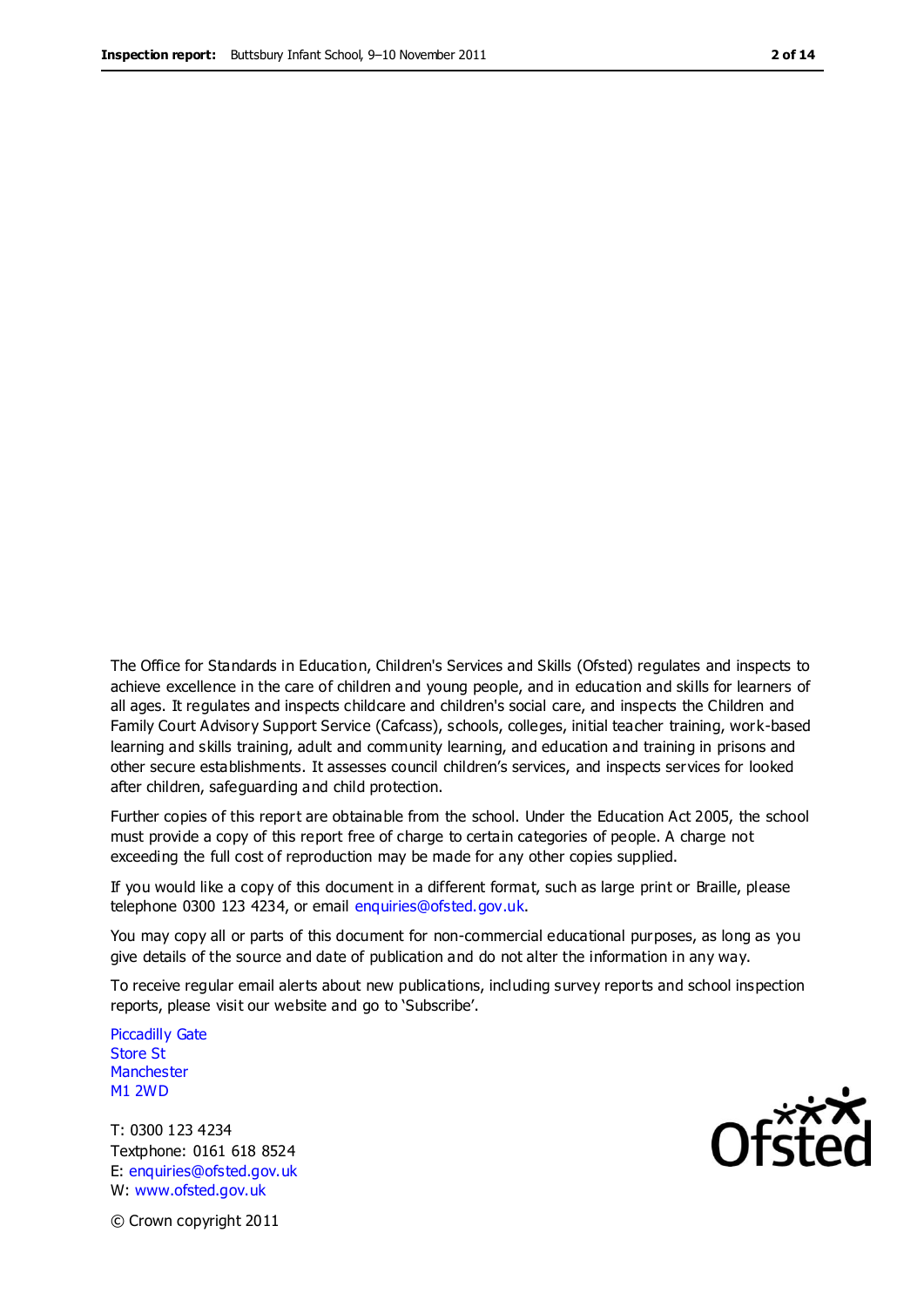# **Introduction**

This inspection was carried out by three additional inspectors. They observed 18 lessons taught by 12 different teachers in the 12 classes. Meetings were held with senior leaders, staff, pupils and members of the governing body. Inspectors observed the school's work, and looked at the school's improvement plans, policy documents, pupils' work, records of the monitoring of teaching and learning, minutes of the governing body's meetings and safeguarding documentation. They also scrutinised responses to the inspection questionnaires from 177 parents and carers, and 40 staff.

The inspection team reviewed many aspects of the school's work. It looked in detail at a number of key areas.

- Can the team confirm the current picture of attainment and progress for all groups of pupils across the school, especially in writing?
- How well is the quality of teaching accelerating pupils' progress and raising standards further in writing?
- Do all staff make effective use of assessment information to plan activities that challenge all groups of pupils?
- How rigorous and effective is the school's self-evaluation in identifying the quality of leadership and management at all levels and the further steps for improvement?

# **Information about the school**

This is a larger than average infant school with four form entry. The overwhelming majority of pupils are White British.The proportions of pupils from minority ethnic backgrounds and those who speak English as an additional language are well below average. There are no pupils at the early stages of learning English. The proportions of pupils who are known to be eligible for free school meals are low. Fewer pupils than average are identified as having special educational needs and/or disabilities. Children in the Early Years Foundation Stage are taught in the Reception classes. The school holds Activemark and Advanced Healthy Schools awards.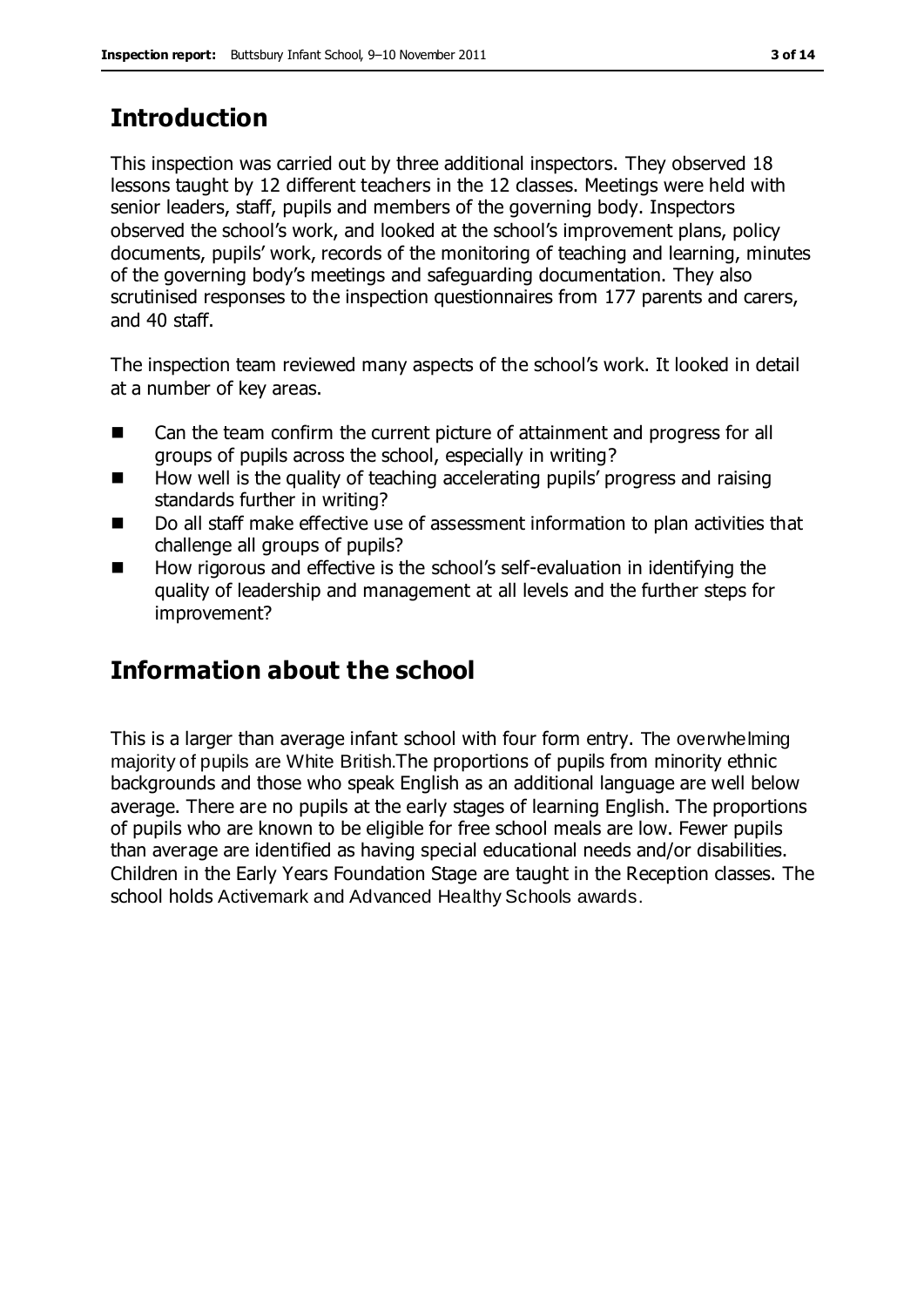# **Inspection judgements**

## **Overall effectiveness: how good is the school? 1**

## **The school's capacity for sustained improvement 2**

## **Main findings**

This is an outstanding school. It provides a harmonious and welcoming learning environment where pupils enjoy learning and feel very safe and secure. The school's highly effective care, guidance and support system, together with its very positive partnership with parents and carers, ensures that pupils and their families are very well supported. Parents and carers recognise the school's hard work in its commitment to maintaining a high quality of education. Their trust and confidence are clearly reflected in their comments, such as, 'This school is a very happy place for children to start their education' and 'Although a large school, I never feel that my child is overlooked.' Pupils develop excellent personal and social skills and they are extremely considerate to each other. High attendance reflects pupils' enormous enthusiasm for school and learning. Their ability to work really well together from an early age, along with their excellent literacy, numeracy and information and communication technology skills, prepares them very well for their future education.

Pupils' achievement is outstanding. Their attainment is high and they make good progress. Children enter the Reception class with skills and experiences that are expected for their age. Progress had been satisfactory in the Early Years Foundation Stage over the past few years and, by the time they reached Year 1, most had achieved standards that were average. However, inspection evidence shows that children are now making good progress consistently and achieving well in all areas of learning because of the much improved provision over the past year. Throughout the school, pupils with special educational needs and/or disabilities make good progress as a result of the consistent and well-targeted support they receive from all staff.

Staff have excellent relationships with pupils and have high expectations of their behaviour and work. They make good use of interactive whiteboards and other resources and engage pupils well in paired and whole-class discussions that support their learning well. In the best lessons, teachers are clear about what they want pupils to learn and how this will be achieved, matching work well to individual needs. Teachers assess pupils' progress during lessons well through skilful questioning. Nonetheless, assessment information is not always used effectively enough to plan writing activities to meet the varying needs of all pupils. This is an issue the school is tackling. Sometimes, teachers spend too long on whole class discussions, leaving too little time for the written tasks that the pupils are expected to do. Consequently, pupils do not always achieve as well as they can in writing.

The school has a good capacity for sustained improvement, as is illustrated by its commitment to sustaining the high standards of attainment that pupils achieve. The expertise, ambition and focus provided by the leadership team have ensured that the staff, governors, parents and carers share a common vision for the good of the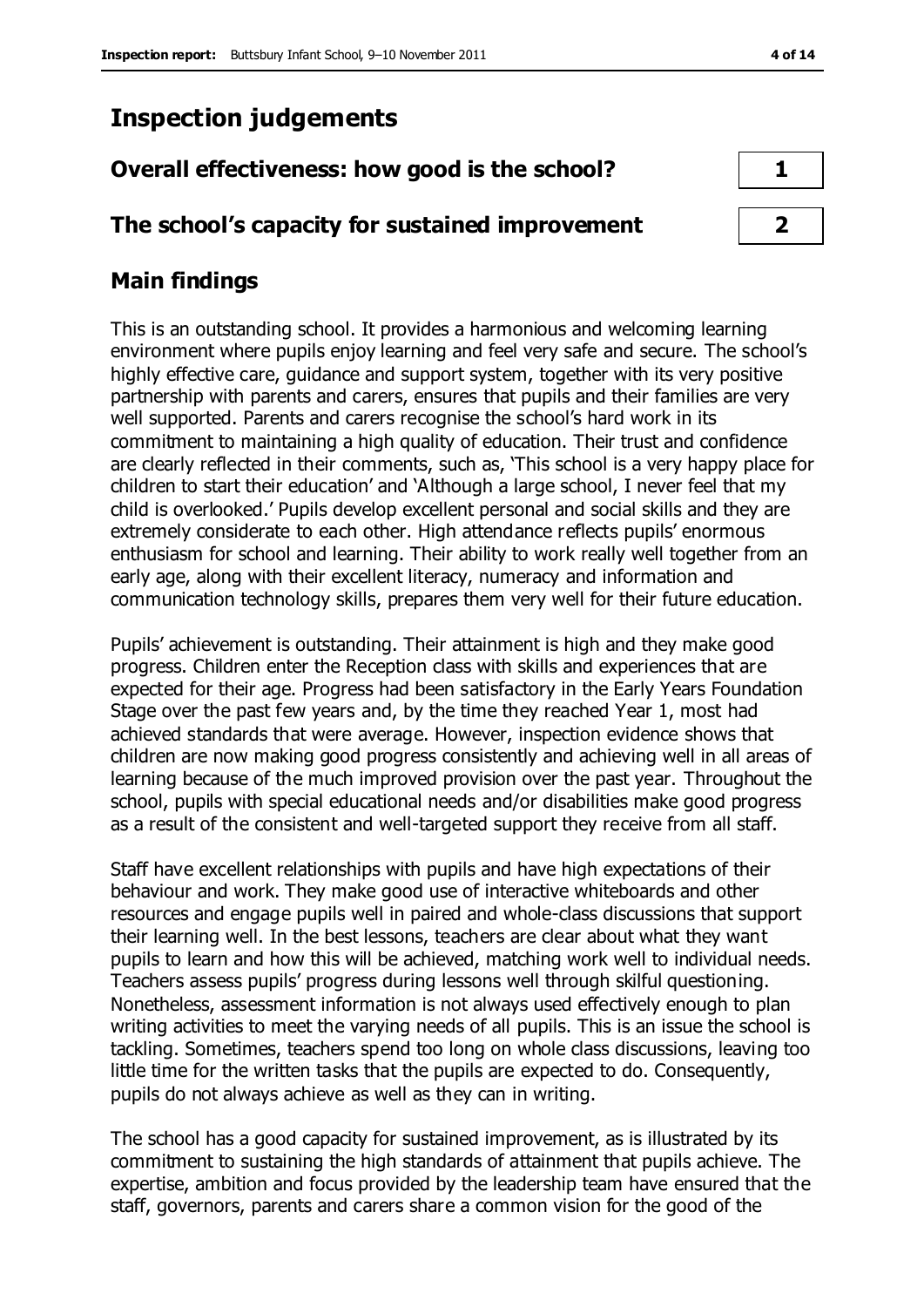pupils. Leaders have recently strengthened the assessment procedures to track pupils' progress more effectively with a strong focus on improving pupils' writing skills further. This is being implemented successfully. The school's self-evaluation is accurate, and this successfully informs the school's priorities for improvement planning. The governors have a clear understanding of the school's performance. They are proactive and provide excellent support and challenge to the school.

### **What does the school need to do to improve further?**

- Increase the proportion of good and better teaching by:
	- using the assessment data more effectively and consistently to plan sufficiently challenging writing activities that are matched to the abilities of all groups of pupils so that they are always able to achieve as well as they can
	- ensuring that pupils are given sufficient time for their writing tasks so that their writing skills improve further.

## **Outcomes for individuals and groups of pupils 1**

Pupils thoroughly enjoy their time at school and this is reflected in their consistently high rate of attendance. They start school with attainment that is average and leave at the end of Year 2 with attainment that is high. Pupils learn, develop understanding and acquire new skills at a good rate. They listen carefully to their teachers and concentrate on the tasks they are set. They are acquiring good phonic skills, building systematically on their understanding of strategies for accurate spelling and blending. They enjoy 'talk-partner' activities where they enthusiastically discuss their ideas in pairs about stories they read and evaluate why they like or dislike the characters. Pupils enjoy reading a variety of books, including fiction and non-fiction. In a lesson in Year 2, pupils were seen to be successfully engaged in producing a non-fiction booklet on electrical safety. Here, most of them were very clear about the format of non-fiction genre. However, their handwriting skills and their ability to write at length are less well developed. Pupils thoroughly enjoy investigative work and apply their numeracy skills well to solve practical problems. There are no significant differences in the performance of boys and girls. Pupils who speak English as an additional language make equally good progress as others as a result of the good support that they receive.

Pupils' behaviour is exemplary, both in lessons and at play, where they show considerable support for one another. They have an excellent understanding of how to keep themselves and others safe. Pupils' understanding of how to lead a healthy lifestyle is exemplary. This is demonstrated well through their high take up of physical activities organised by the school and their success in growing vegetables which they use to cook soup to ensure their healthy diet. Pupils' excellent spiritual, moral, social and cultural development is reflected in their consideration and support for others. Pupils enjoy taking on roles of responsibility within the class, as members of the school council and in arranging activities to support school and local events. They make a good contribution to the wider community. They raise funds for national and international charities and recognise the need to do so.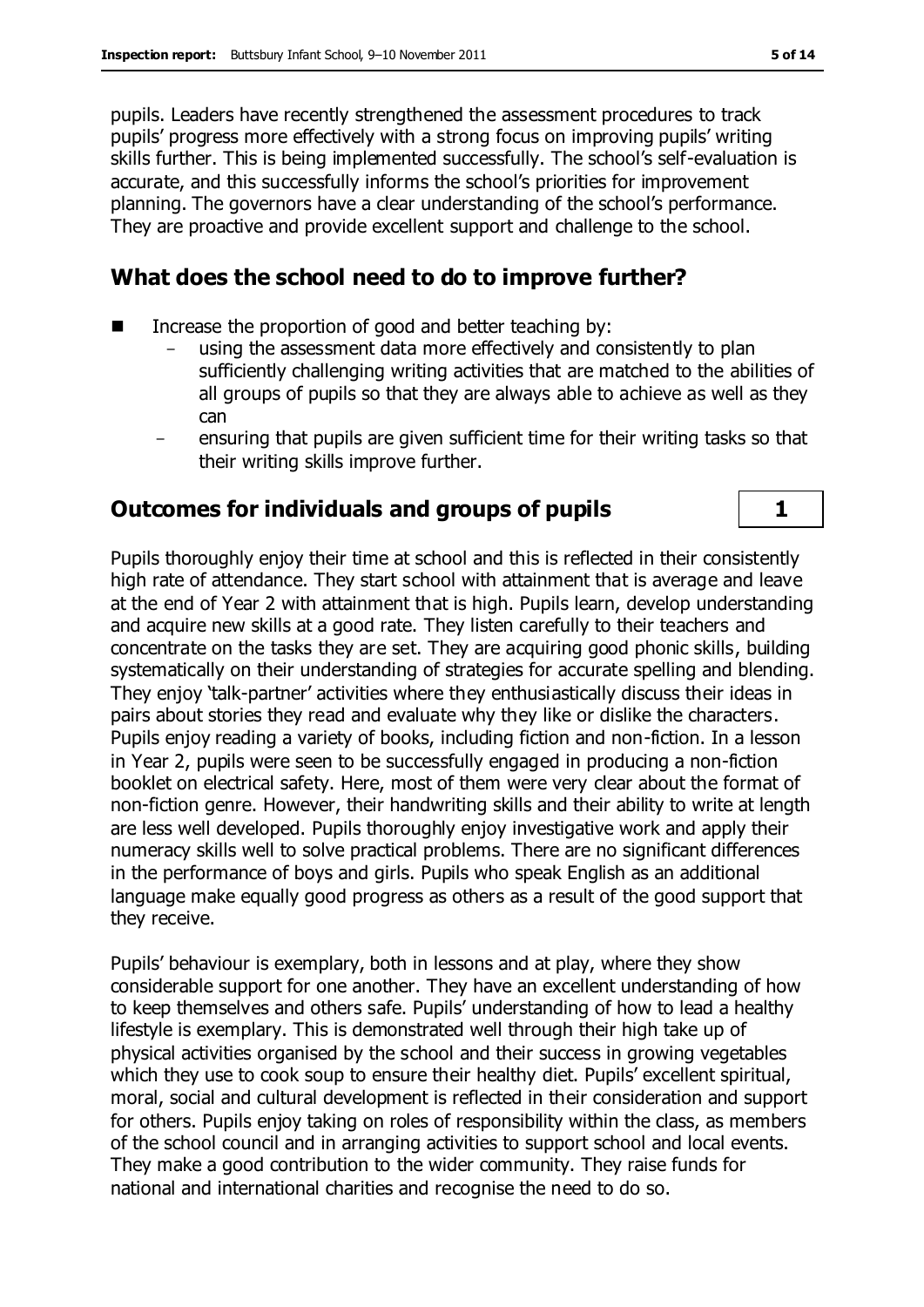These are the grades for pupils' outcomes

| Pupils' achievement and the extent to which they enjoy their learning                                                     |                         |
|---------------------------------------------------------------------------------------------------------------------------|-------------------------|
| Taking into account:                                                                                                      |                         |
| Pupils' attainment <sup>1</sup>                                                                                           | 1                       |
| The quality of pupils' learning and their progress                                                                        | $\mathcal{P}$           |
| The quality of learning for pupils with special educational needs and/or disabilities<br>and their progress               | $\mathcal{P}$           |
| The extent to which pupils feel safe                                                                                      | 1                       |
| Pupils' behaviour                                                                                                         | 1                       |
| The extent to which pupils adopt healthy lifestyles                                                                       | 1                       |
| The extent to which pupils contribute to the school and wider community                                                   | $\overline{\mathbf{2}}$ |
| The extent to which pupils develop workplace and other skills that will<br>contribute to their future economic well-being | 1                       |
| Taking into account:                                                                                                      |                         |
| Pupils' attendance <sup>1</sup>                                                                                           |                         |
| The extent of pupils' spiritual, moral, social and cultural development                                                   |                         |

#### **How effective is the provision?**

 $\overline{a}$ 

The good-quality teaching successfully promotes learning and enjoyment for pupils. The purpose of lessons is shared effectively with the class so pupils know what they are expected to learn. There are good opportunities for pupils to discuss their learning and work in groups and to investigate and solve problems. Teachers have good subject knowledge and, in most lessons, teachers make effective use of questions which engage pupils well in their learning. Planning clearly states learning objectives and success criteria but the writing tasks set for pupils do not enhance pupils' writing skills consistently. The teaching assistants support learning skilfully, especially that of pupils with special educational needs and/or disabilities. Marking is regular and supports pupils' learning well by providing appropriate guidance about how to improve.

The curriculum is very well organised and provides pupils with high quality learning experiences. Well planned cross-curricular links enhance pupils' knowledge and understanding of the topics they study and make their learning more meaningful. Close partnerships with local primary and secondary schools enable pupils to participate in inter-school extension classes in mathematics, arts and science. The curriculum contributes very effectively to pupils' personal development and wellbeing. For example, the school's nature area and the conservation site are used effectively to extend pupils' learning experiences and to promote their healthy lifestyle. A wide range of after-school clubs, as well as special events and visits to places of interest, enhance pupils' learning experiences very well.

The school provides a very happy and welcoming learning environment for all its pupils. The early identification of any pupils falling behind their targets, and the steps

<sup>&</sup>lt;sup>1</sup> The grades for attainment and attendance are: 1 is high; 2 is above average; 3 is broadly average; and 4 is low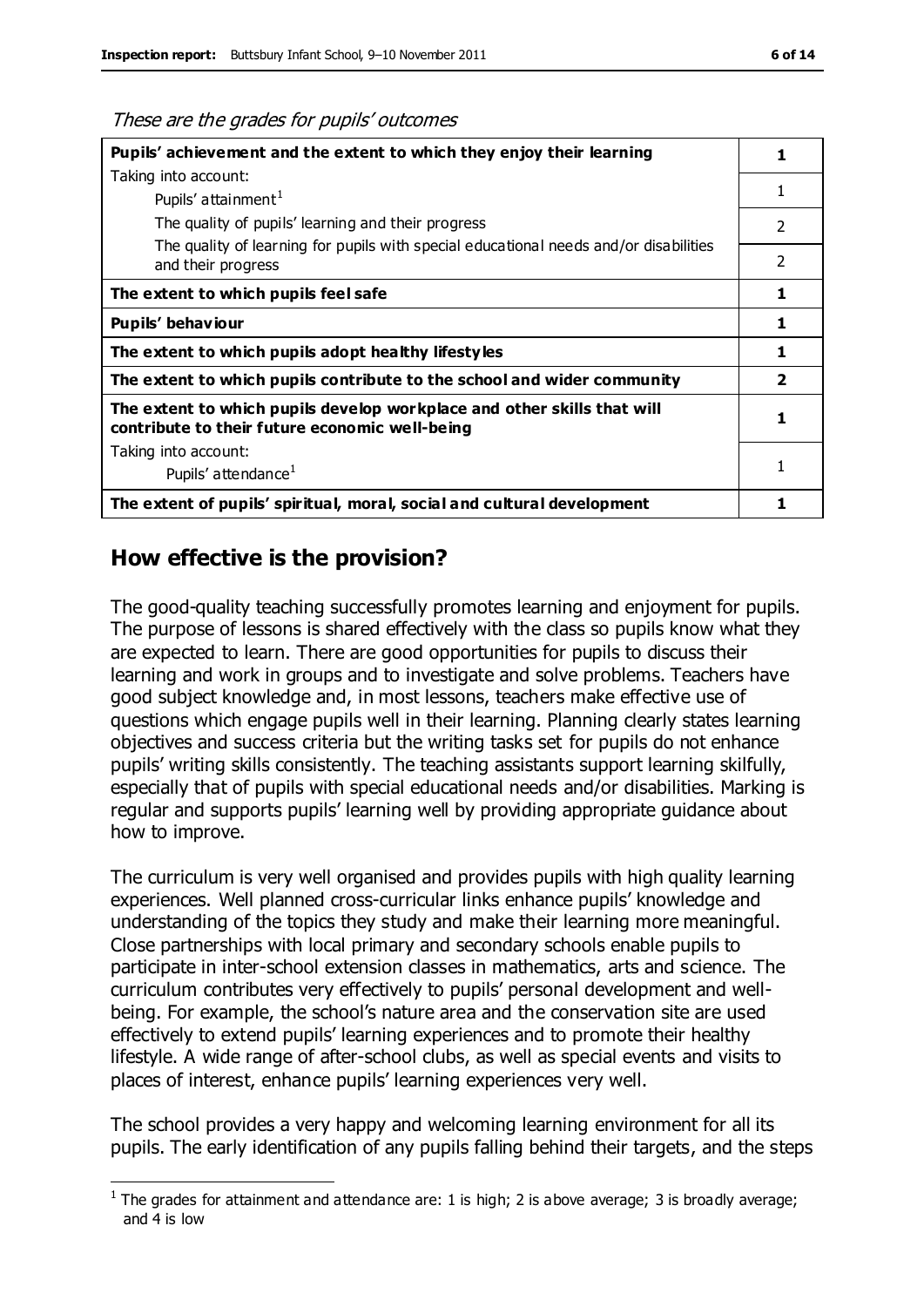taken, help them to catch up rapidly. The learning needs of pupils with special educational needs and/or disabilities are assessed regularly and extra help is targeted skilfully to provide excellent support for vulnerable groups. The school works very efficiently with parents and carers and outside agencies to support the learning and the well-being of pupils. The arrangements for transferring children within the school, as well as between Year 2 and the junior schools, are excellent.

These are the grades for the quality of provision

| The quality of teaching                                                                                    |  |
|------------------------------------------------------------------------------------------------------------|--|
| Taking into account:                                                                                       |  |
| The use of assessment to support learning                                                                  |  |
| The extent to which the curriculum meets pupils' needs, including, where<br>relevant, through partnerships |  |
| The effectiveness of care, guidance and support                                                            |  |

#### **How effective are leadership and management?**

The senior leadership team, ably supported by the middle managers, other staff and the governing body, is successfully driving improvement. Staff share a common ambition to build on what they have achieved so far. Leaders have a rigorous system in place for monitoring teaching by which they can develop the expertise of all teachers, including those who are relatively new to teaching. The assessment system is regularly reviewed and adapted to ensure that the progress of individual pupils is more closely tracked so that extra help can be applied more effectively. The governing body is well organised and very thorough in its approach to improving the school's work. Governors are actively involved in writing and reviewing the school's improvement plans and successfully monitor the quality of provision consistently through their established 'monitoring day' activities.

All staff and governors play their part in ensuring that safeguarding procedures are rigorous, frequently checking to ensure exemplary practice in all areas. The school is committed to eliminating discrimination and promoting equality of opportunity for all its pupils and does so well. Statutory policies for equal opportunities are monitored and evaluated effectively. Community cohesion operates well at the school and local level. Global links are developing well through pupils raising funds for national and international charities. These give pupils an opportunity to develop greater understanding of cultural diversity. The school's partnerships with the parents and carers, local schools and external organisations are highly effective and make excellent contributions to pupils' learning experiences and well-being. Parents and carers raise substantial funds for the school which enhances its provision significantly. The school provides excellent value for money and manages its budget very efficiently.

These are the grades for leadership and management

**The effectiveness of leadership and management in embedding ambition and 1**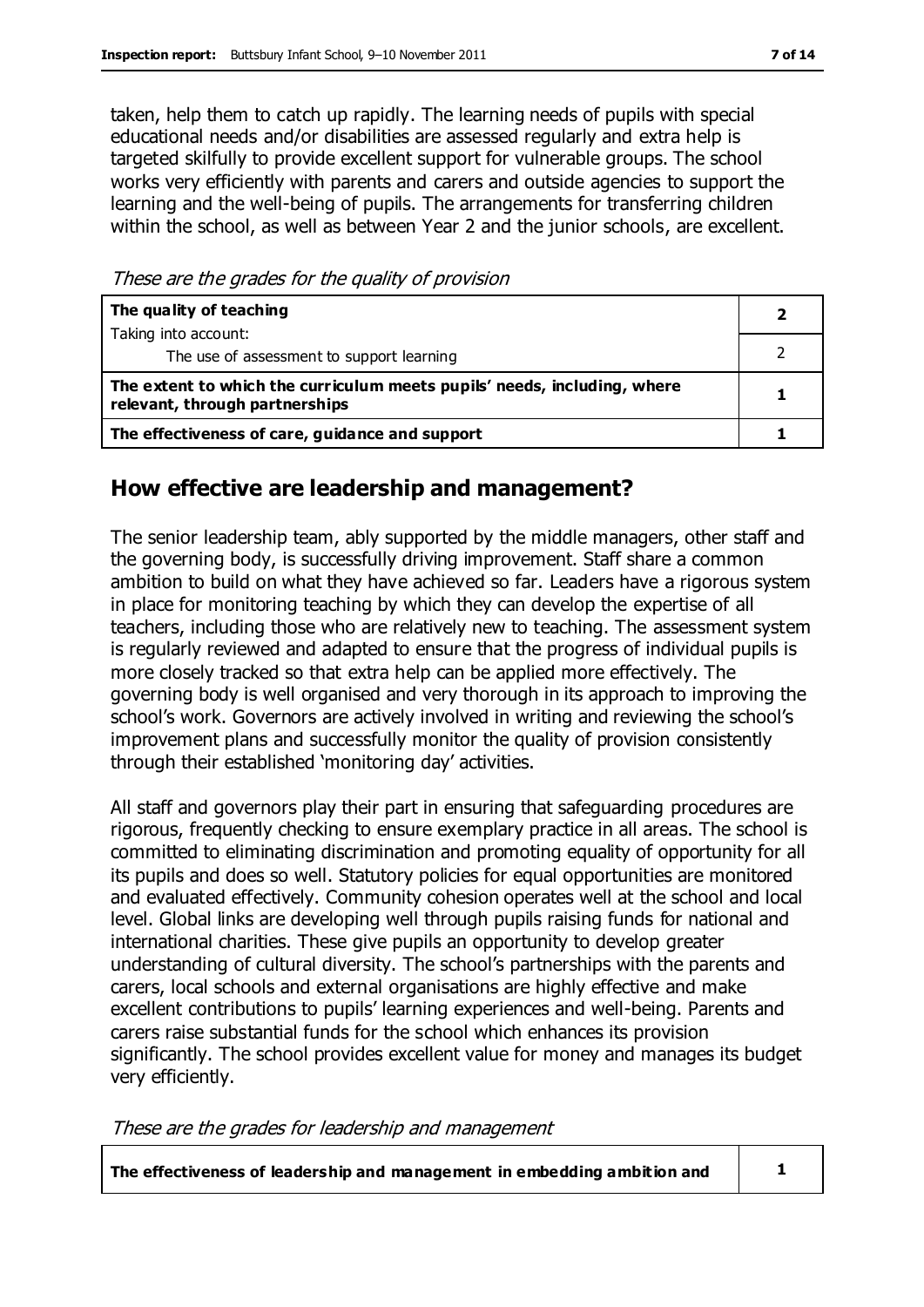| driving improvement                                                                                                                                                 |                         |
|---------------------------------------------------------------------------------------------------------------------------------------------------------------------|-------------------------|
| Taking into account:                                                                                                                                                |                         |
| The leadership and management of teaching and learning                                                                                                              |                         |
| The effectiveness of the governing body in challenging and supporting the<br>school so that weaknesses are tackled decisively and statutory responsibilities<br>met | 1                       |
| The effectiveness of the school's engagement with parents and carers                                                                                                | 1                       |
| The effectiveness of partnerships in promoting learning and well-being                                                                                              | 1                       |
| The effectiveness with which the school promotes equality of opportunity and<br>tackles discrimination                                                              | 2                       |
| The effectiveness of safeguarding procedures                                                                                                                        | 1                       |
| The effectiveness with which the school promotes community cohesion                                                                                                 | $\overline{\mathbf{2}}$ |
| The effectiveness with which the school deploys resources to achieve value for<br>money                                                                             |                         |

#### **Early Years Foundation Stage**

The strategies introduced over the past year to accelerate children's progress and to promote their independent learning skills are having a very positive impact on children's learning. As a result, children are making good progress in all areas of learning and achieving well. They are becoming increasingly confident in pursuing activities of their own interest and those directed by adults, learning collaboratively in groups as well as individually. This was seen in a session where children independently investigated the effect of soaking their paintings in water, discussing the results with their peers.

Staff are particularly successful in creating a welcoming and stimulating environment where children develop rapidly in all aspects of personal and social development. Teaching is good. An attractive learning environment with vibrant displays and a good range of resources interest children and stimulate their imagination. A wide range of indoor and outdoor activities are planned effectively to ensure that children learn through a balanced programme of child-initiated and adult-led activities. Regular teaching of phonics supports children well in rapidly developing their literacy skills. Children develop good communication and language skills through whole-class and group discussions and are confident in explaining what they do. Children with special educational needs and/or disabilities are very well integrated and benefit from good support from skilled teaching assistants.

Staff work extremely well with parents and carers to ensure there are really good levels of communication and the children get off to a good start. As a result, parents and carers gain a real understanding of how they can help their children's development through everyday activities. Staff ensure that the children's health, safety and well-being are always of utmost importance. Assessment of children's progress is rigorous and the information gained is used effectively to inform planning. The new leader has been successful in promoting very effective teamwork and has taken steps to strengthen the assessment system further to ensure that children make even greater progress during their stay in the Reception classes. The school is effective in providing children with an enjoyable, safe and secure learning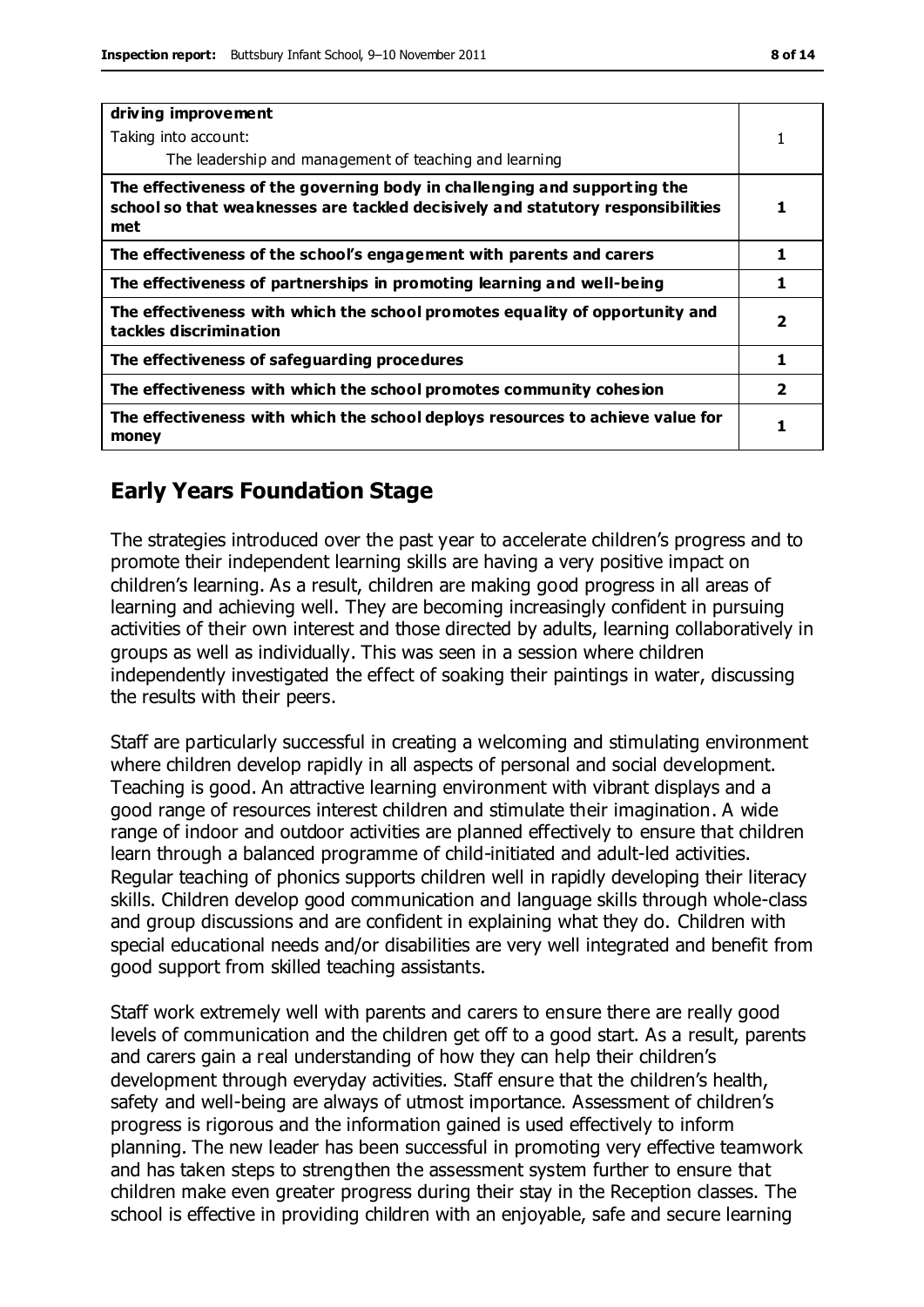#### environment.

| These are the grades for the Early Years Foundation Stage |  |
|-----------------------------------------------------------|--|
|-----------------------------------------------------------|--|

| Overall effectiveness of the Early Years Foundation Stage                             |  |
|---------------------------------------------------------------------------------------|--|
| Taking into account:                                                                  |  |
| Outcomes for children in the Early Years Foundation Stage                             |  |
| The quality of provision in the Early Years Foundation Stage                          |  |
| The effectiveness of leadership and management of the Early Years Foundation<br>Stage |  |

#### **Views of parents and carers**

A higher proportion of parents and carers responded to the questionnaires than is normally experienced. All of them reported that their children enjoy school and that the school keeps their children safe. The overwhelming majority of parents and carers said that they are kept well informed about their children' progress and appreciated that the school ensures that pupils develop excellent understanding of how to live a healthy lifestyle. Several parents and carers commented that the teachers are 'very approachable' and that the 'communication between them and the school is very good'. Inspectors found that the school's partnership with the parents and carers in promoting their children's learning and well-being is exemplary.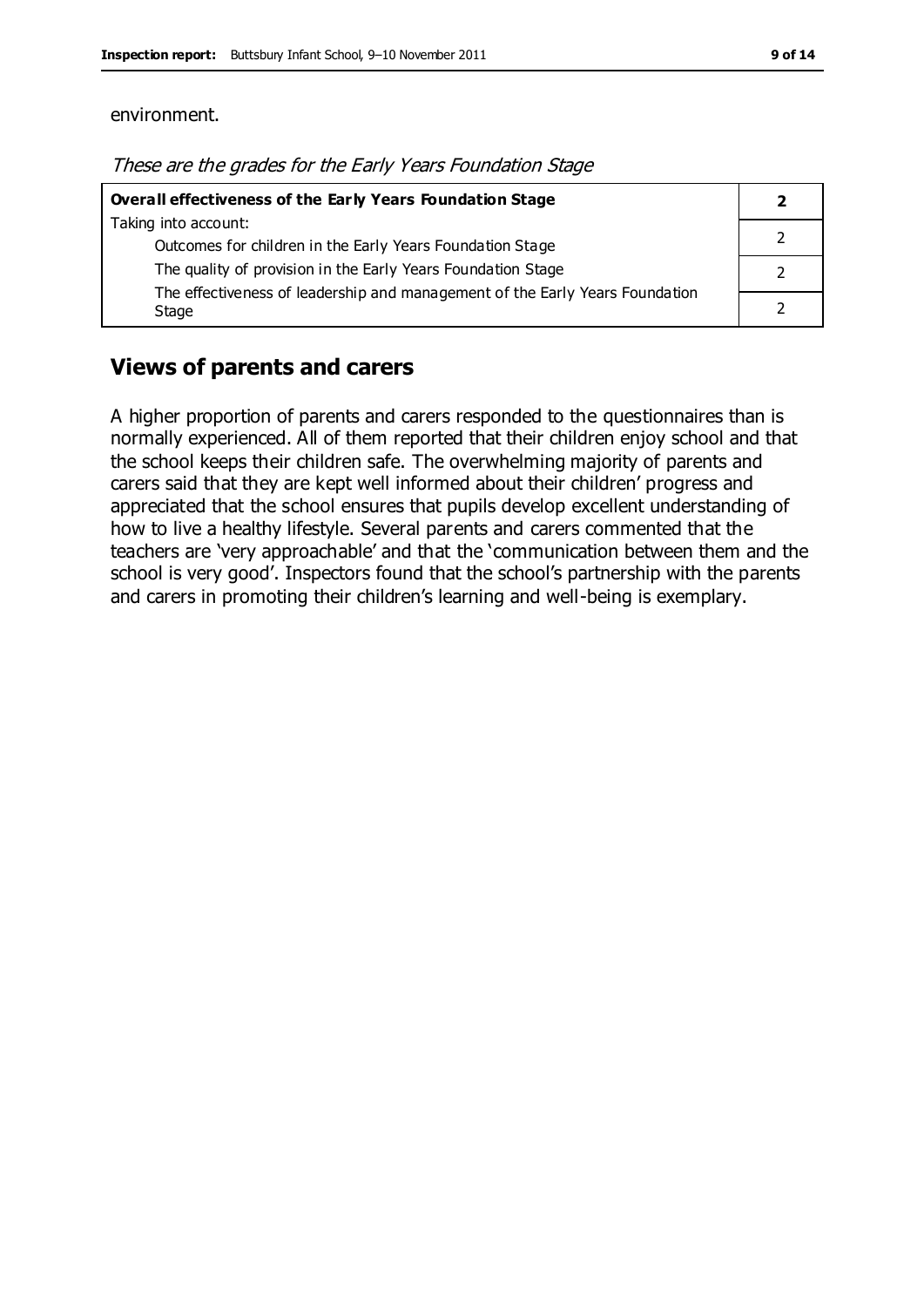#### **Responses from parents and carers to Ofsted's questionnaire**

Ofsted invited all the registered parents and carers of pupils registered at Buttsbury Infant School to complete a questionnaire about their views of the school.

In the questionnaire, parents and carers were asked to record how strongly they agreed with 13 statements about the school.

The inspection team received 177 completed questionnaires by the end of the on-site inspection. In total, there are 352 pupils registered at the school.

| <b>Statements</b>                                                                                                                                                                                                                                       | <b>Strongly</b><br>agree |               | <b>Agree</b> |               | <b>Disagree</b> |                | <b>Strongly</b><br>disagree |               |
|---------------------------------------------------------------------------------------------------------------------------------------------------------------------------------------------------------------------------------------------------------|--------------------------|---------------|--------------|---------------|-----------------|----------------|-----------------------------|---------------|
|                                                                                                                                                                                                                                                         | <b>Total</b>             | $\frac{0}{0}$ | <b>Total</b> | $\frac{1}{2}$ | <b>Total</b>    | $\frac{0}{0}$  | <b>Total</b>                | $\frac{1}{2}$ |
| My child enjoys school                                                                                                                                                                                                                                  | 135                      | 76            | 42           | 24            | 0               | 0              | 0                           | $\Omega$      |
| The school keeps my child<br>safe                                                                                                                                                                                                                       | 137                      | 77            | 40           | 23            | $\mathbf 0$     | $\mathbf 0$    | $\mathbf{0}$                | $\mathbf 0$   |
| The school informs me about<br>my child's progress                                                                                                                                                                                                      | 94                       | 53            | 75           | 42            | $\overline{4}$  | $\overline{2}$ | $\mathbf 0$                 | $\mathbf 0$   |
| My child is making enough<br>progress at this school                                                                                                                                                                                                    | 95                       | 54            | 73           | 41            | 3               | $\overline{2}$ | $\mathbf 0$                 | $\mathbf 0$   |
| The teaching is good at this<br>school                                                                                                                                                                                                                  | 120                      | 68            | 51           | 29            | 0               | $\mathbf 0$    | $\mathbf 0$                 | $\mathbf 0$   |
| The school helps me to<br>support my child's learning                                                                                                                                                                                                   | 119                      | 67            | 52           | 29            | 3               | 2              | $\mathbf 0$                 | $\mathbf 0$   |
| The school helps my child to<br>have a healthy lifestyle                                                                                                                                                                                                | 121                      | 68            | 54           | 31            | $\mathbf{1}$    | $\mathbf{1}$   | $\mathbf 0$                 | $\mathbf 0$   |
| The school makes sure that<br>my child is well prepared for<br>the future (for example<br>changing year group,<br>changing school, and for<br>children who are finishing<br>school, entering further or<br>higher education, or entering<br>employment) | 96                       | 54            | 61           | 34            | 0               | $\mathbf 0$    | $\mathbf 0$                 | $\mathbf 0$   |
| The school meets my child's<br>particular needs                                                                                                                                                                                                         | 113                      | 64            | 57           | 32            | $\mathbf 0$     | $\mathbf{0}$   | $\mathbf 0$                 | $\mathbf 0$   |
| The school deals effectively<br>with unacceptable behaviour                                                                                                                                                                                             | 90                       | 51            | 77           | 44            | $\mathbf 0$     | $\mathbf 0$    | $\mathbf 0$                 | $\mathbf 0$   |
| The school takes account of<br>my suggestions and<br>concerns                                                                                                                                                                                           | 82                       | 46            | 82           | 46            | 3               | $\overline{2}$ | $\mathbf 0$                 | $\mathbf 0$   |
| The school is led and<br>managed effectively                                                                                                                                                                                                            | 128                      | 72            | 47           | 27            | $\pmb{0}$       | $\mathbf 0$    | $\mathbf 0$                 | $\mathbf 0$   |
| Overall, I am happy with my<br>child's experience at this<br>school                                                                                                                                                                                     | 138                      | 78            | 37           | 21            | 0               | $\mathbf 0$    | $\mathbf 0$                 | 0             |

The table above summarises the responses that parents and carers made to each statement. The percentages indicate the proportion of parents and carers giving that response out of the total number of completed questionnaires. Where one or more parents and carers chose not to answer a particular question, the percentages will not add up to 100%.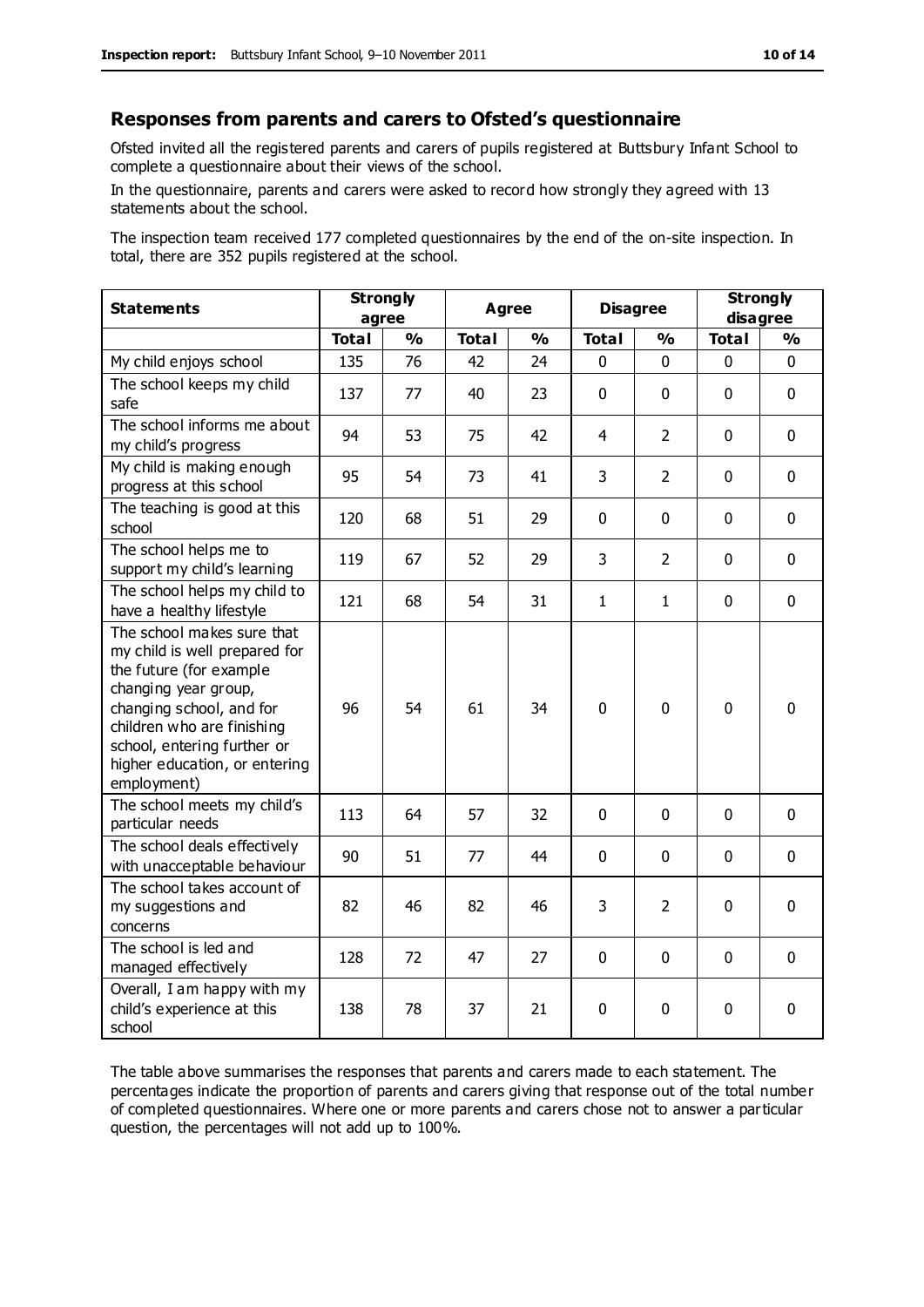# **Glossary**

#### **What inspection judgements mean**

| Grade   | <b>Judgement</b> | <b>Description</b>                                            |
|---------|------------------|---------------------------------------------------------------|
| Grade 1 | Outstanding      | These features are highly effective. An outstanding           |
|         |                  | school provides exceptionally well for all its pupils' needs. |
| Grade 2 | Good             | These are very positive features of a school. A school        |
|         |                  | that is good is serving its pupils well.                      |
| Grade 3 | Satisfactory     | These features are of reasonable quality. A satisfactory      |
|         |                  | school is providing adequately for its pupils.                |
| Grade 4 | Inadequate       | These features are not of an acceptable standard. An          |
|         |                  | inadequate school needs to make significant                   |
|         |                  | improvement in order to meet the needs of its pupils.         |
|         |                  | Ofsted inspectors will make further visits until it           |
|         |                  | improves.                                                     |

#### **Overall effectiveness of schools**

|                       |                    |      | Overall effectiveness judgement (percentage of schools) |                   |
|-----------------------|--------------------|------|---------------------------------------------------------|-------------------|
| <b>Type of school</b> | <b>Outstanding</b> | Good | <b>Satisfactory</b>                                     | <b>Inadequate</b> |
| Nursery schools       | 43                 | 47   | 10                                                      |                   |
| Primary schools       | 6                  | 46   | 42                                                      |                   |
| Secondary             | 14                 | 36   | 41                                                      |                   |
| schools               |                    |      |                                                         |                   |
| Sixth forms           | 15                 | 42   | 41                                                      | 3                 |
| Special schools       | 30                 | 48   | 19                                                      |                   |
| Pupil referral        | 14                 | 50   | 31                                                      |                   |
| units                 |                    |      |                                                         |                   |
| All schools           | 10                 | 44   | 39                                                      |                   |

New school inspection arrangements were introduced on 1 September 2009. This means that inspectors now make some additional judgements that were not made previously.

The data in the table above are for the period 1 September 2010 to 08 April 2011 and are consistent with the latest published official statistics about maintained school inspection outcomes (see [www.ofsted.gov.uk\)](http://www.ofsted.gov.uk/).

The sample of schools inspected during 2010/11 was not representative of all schools nationally, as weaker schools are inspected more frequently than good or outstandi ng schools.

Percentages are rounded and do not always add exactly to 100.

Sixth form figures reflect the judgements made for the overall effectiveness of the sixth form in secondary schools, special schools and pupil referral units.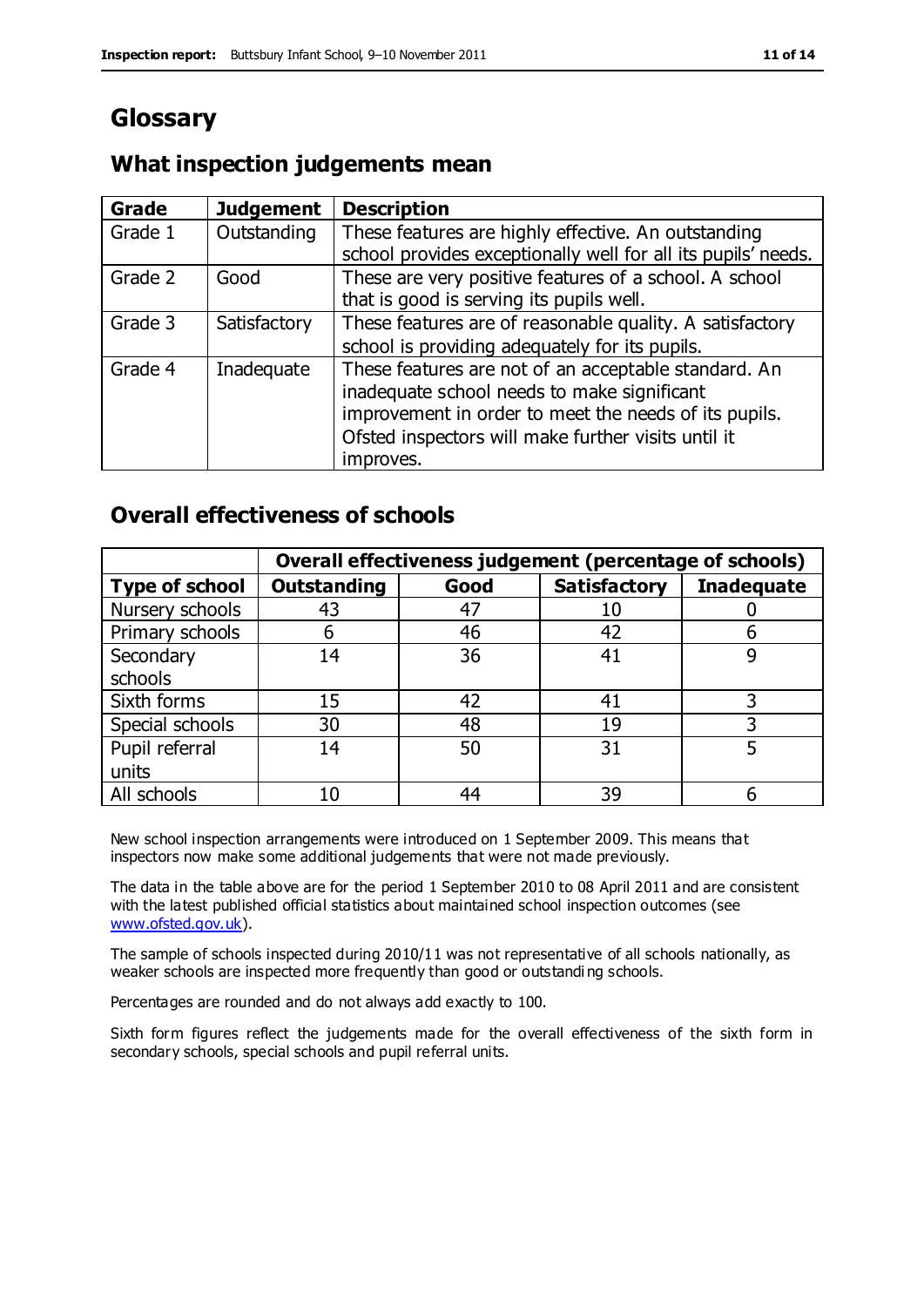# **Common terminology used by inspectors**

| Achievement:               | the progress and success of a pupil in their<br>learning, development or training.                                                                                                                                                                                                                                             |
|----------------------------|--------------------------------------------------------------------------------------------------------------------------------------------------------------------------------------------------------------------------------------------------------------------------------------------------------------------------------|
| Attainment:                | the standard of the pupils' work shown by test and<br>examination results and in lessons.                                                                                                                                                                                                                                      |
| Capacity to improve:       | the proven ability of the school to continue<br>improving. Inspectors base this judgement on what<br>the school has accomplished so far and on the<br>quality of its systems to maintain improvement.                                                                                                                          |
| Leadership and management: | the contribution of all the staff with responsibilities,<br>not just the headteacher, to identifying priorities,<br>directing and motivating staff and running the<br>school.                                                                                                                                                  |
| Learning:                  | how well pupils acquire knowledge, develop their<br>understanding, learn and practise skills and are<br>developing their competence as learners.                                                                                                                                                                               |
| Overall effectiveness:     | inspectors form a judgement on a school's overall<br>effectiveness based on the findings from their<br>inspection of the school. The following judgements,<br>in particular, influence what the overall<br>effectiveness judgement will be.                                                                                    |
|                            | The school's capacity for sustained<br>improvement.<br>Outcomes for individuals and groups of<br>ш<br>pupils.<br>The quality of teaching.<br>The extent to which the curriculum meets<br>a s<br>pupils' needs, including, where relevant,<br>through partnerships.<br>The effectiveness of care, guidance and<br>■<br>support. |
| Progress:                  | the rate at which pupils are learning in lessons and<br>over longer periods of time. It is often measured<br>by comparing the pupils' attainment at the end of a<br>key stage with their attainment when they started.                                                                                                         |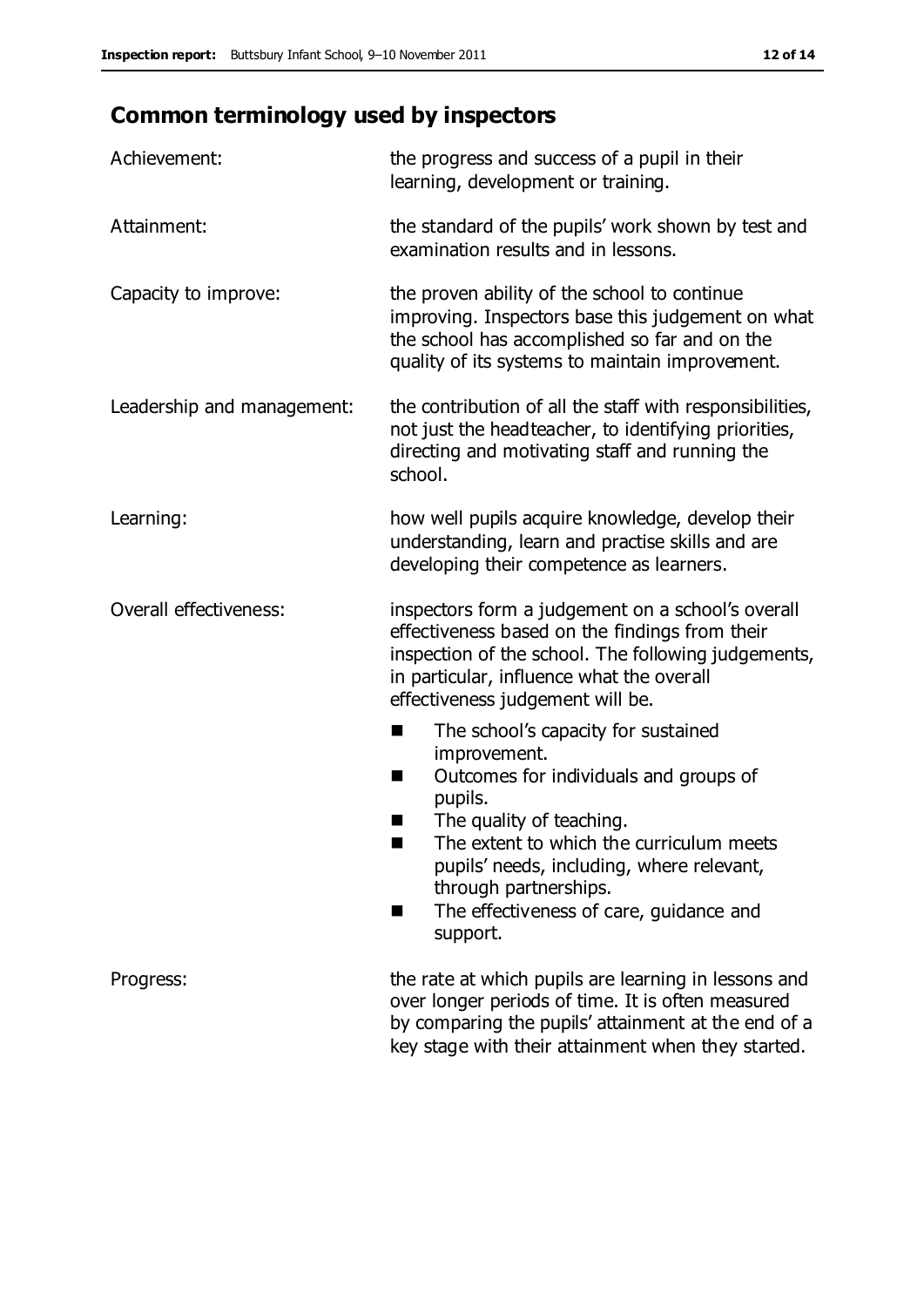#### **This letter is provided for the school, parents and carers to share with their children. It describes Ofsted's main findings from the inspection of their school.**



11 November 2011

Dear Pupils

#### **Inspection of Buttsbury Infant School, Billericay, CM12 0NX**

Thank you all very much for welcoming us to your school and being so friendly and helpful. We were pleased to hear how much you enjoy coming to school. This is clearly reflected in your high rate of attendance. We agree with you that your teachers take excellent care of you and plan a lot of interesting things for you to do. Your behaviour around the school is exemplary and you get on very well with one another. You have an excellent understanding of how to be safe and lead a healthy lifestyle. You carry out your duties, including the special jobs, such as corridor monitors and the school council representatives, willingly and responsibly.

Your school is outstanding. Teachers and other adults are very good at helping you to achieve high standards in reading and mathematics by the time you leave Year 2. To improve your school further, we have asked the headteacher and staff to:

- make sure that the work provided for you in writing always matches your individual learning needs so that all of you learn even more quickly
- make sure that teachers give you sufficient time for your writing activities during the lessons so that your writing gets even better.

I am sure that you and your teachers will work hard to make these improvements. You can all help the school by continuing to respect each other's values, both in this school and in later life.

I wish you well for the future.

Yours sincerely

Tusha Chakraborti Lead inspector